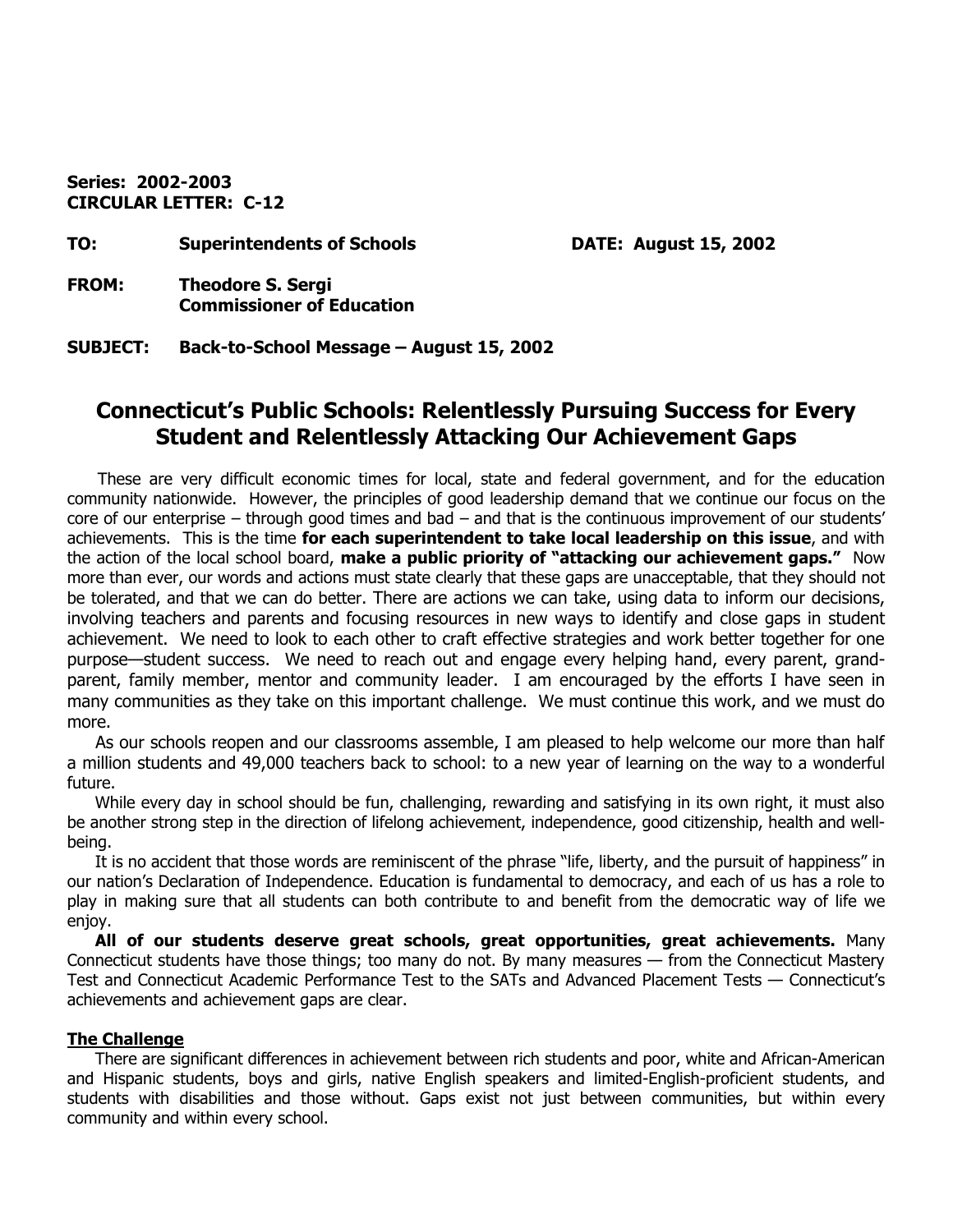Yes, Connecticut as a state education system and its local communities have done very well in national and even international comparisons, and Connecticut educational progress over the last decade is as great as any state's. However, average scores mask the large separation between Connecticut's many high achievers and its low achievers. Recent state legislation and funding, including state grants for preschool, early reading success, and after-school and summer programs in our major cities, are very helpful and on the right track — but they are not enough, because we have not reached every school and every child.

I wish there were more federal, state and local resources for this mission of reaching every school and every child, and I and many others will continue to argue for additional support. However**, nothing should keep us from attacking the achievement gaps** that are evident in the student performance data we see on a continuing basis.

### **A Role for Each of Us**

**These achievement gaps must become a foundation of every discussion, every policy and action on the agenda of every local school board.** Board members and Superintendents must look at test scores, other indicators of student performance, and the wide range of school improvement issues, and ask**, How are we doing? How can we do better? Are we closing our achievement gaps?** They also must look for ways to provide additional instructional support for students who need it.

**Every teacher, administrator and curriculum expert** should analyze student performance data by racial, poverty, special need and gender group and by school, and then **take new steps to change instruction.** 

**Every parent, grandparent and family member** must value learning and communicate its importance by both words and actions. By keeping in touch with their children's teachers, checking on homework, talking about what happens in school, reading with their children, reading and learning on their own — setting the example of lifelong learning.

Perhaps most important, **all of us** must increase our expectations of what all students — including poor children, children of color, students whose first language is not English and students with disabilities — can do. **Our expectations of our children become their aspirations.** As early as preschool age, at home and in school, all students must hear over and over again**, "With hard work, you can succeed in anything you choose to do, and you are going to college."** 

### **What Works**

We know how to help every student succeed:

- universal preschool and full-day kindergarten;
- every first grader a confident reader;
- world language instruction starting in kindergarten/first grade;
- teaching good character and personal responsibility;
- teaching the basic concepts of algebra and geometry beginning in the third grade;
- one-on-one tutoring and mentoring;
- a more hands-on, active and personal approach in middle school;
- in high school, more academic rigor, college credit, independent study, community service, and transitions to higher education and work;
- school buildings open year-round, and more time for learning;
- more and better use of technology;
- reducing student isolation and integrating global studies;
- staff training and school improvement plans that focus on student achievements and are guided by results; and
- more choice of schools and programs, and engaging parents/families, volunteers and others in student learning.